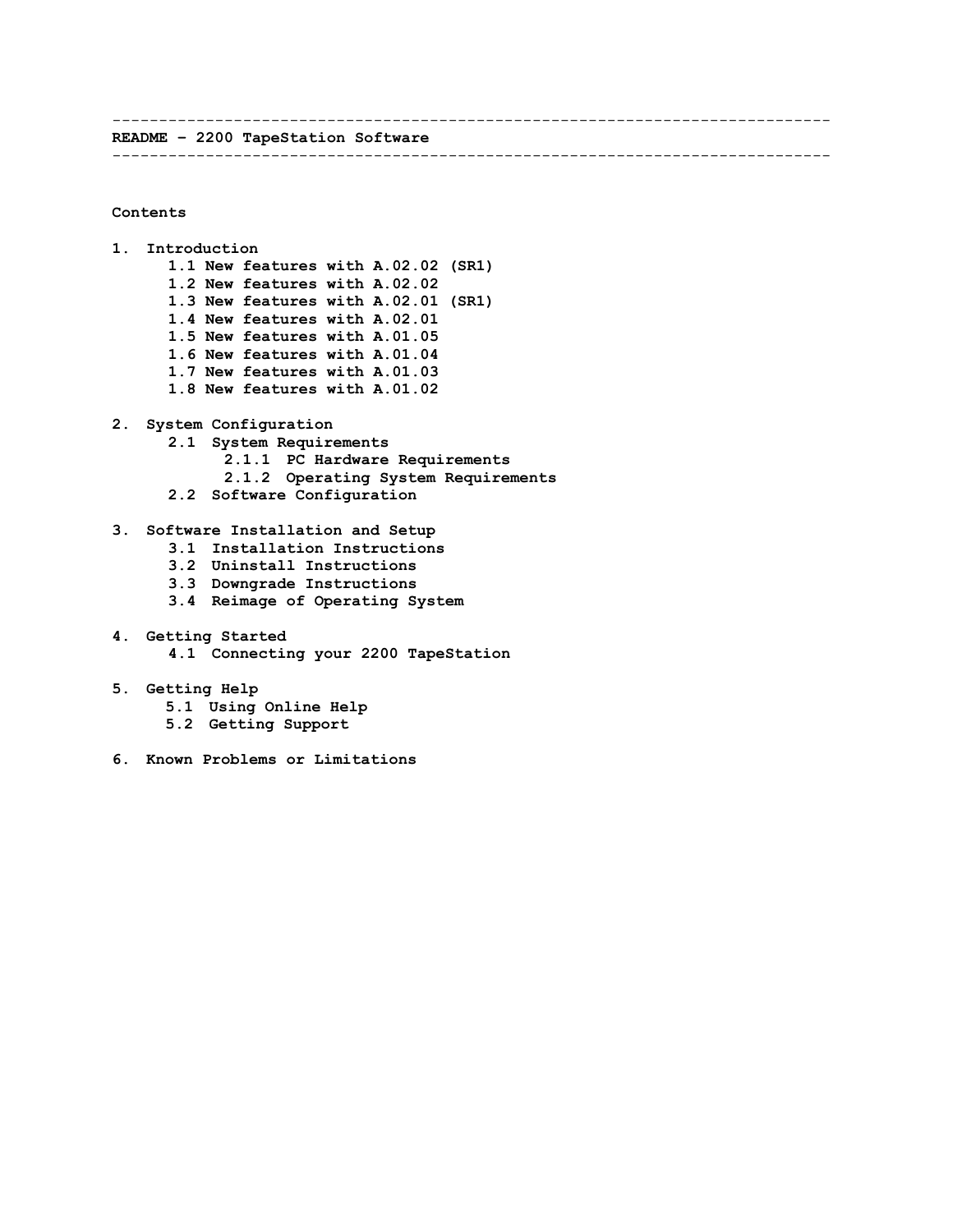#### -----------------------------------------------------------------------------

### **1 Introduction**

-----------------------------------------------------------------------------

This document provides last minute information and installation advice corresponding to the 2200 TapeStation Software.

## **1.1 New features with A.02.02 (SR1)**

A.02.02 (SR1) release provides the following enhancements:

- Minor bug fixes in reporting
- Minor bug fix in gDNA data evaluation

#### **1.2 New features with A.02.02**

A.02.02 release provides the following enhancements:

- Compressed Reporting
- Enhanced robustness of marker peak detection for gDNA assay
- Enhanced robustness of ladder peak detection for RNA and High Sensitivity RNA assay
- Improved RNA quantification
- Minor bug fixes

#### **1.3 New features with A.02.01 (SR1)**

A.02.01 (SR1) release provides the following enhancements:

- Bug fixes:
	- o Issue where base pair values on electropherogram scale disappear when an electronic ladder is inserted has been resolved
	- o Issue where an incorrect software version number was displayed in the .docx report has been resolved

#### **1.4 1.2 New features with A.02.01**

A.02.01 release provides the following enhancements:

- Support for new ScreenTape assays
	- o D5000 ScreenTape assay
	- o High Sensitivity D5000 ScreenTape assay
- Support for new TapeStation Test Tape

In addition, A.02.01 release includes significant updates to .csv and .xml exports:

- New .csv export options to control the data exported from peak and sample tables. It is now possible to choose whether or not data for Marker peaks is exported. By default, exports are consistent with previous software versions, and include data for marker peaks
- .csv exports no longer include dash characters ('-') for empty fields
- .csv and .xml exports no longer contain thousand separator characters for large numbers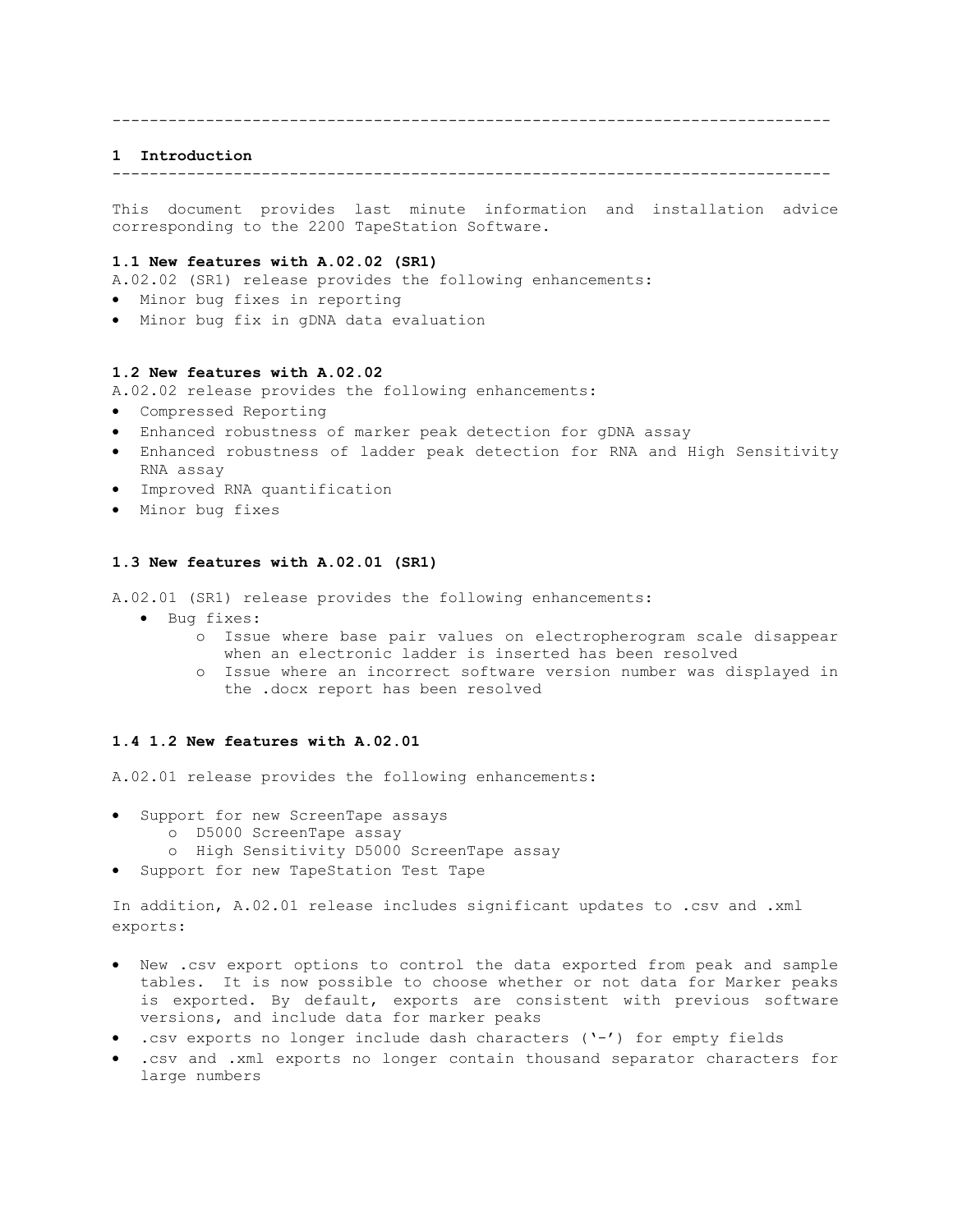- Two additional observations are now included depending on assay 'Marker Edited' (for any manual change to a marker peak) and 'Ladder Sizing Edited' for any manual change to a sizing peak)
- Dates in .xml have switched from local formats to a standardized format to fit other TapeStation applications. The new format is "dd-MMM-yy hh:mm t" (i.e. 31-Aug-15 2:43 PM)
- The column 'Average Size' has been removed from the peak table and from exports. Note that the column is still available in the region table
- Changes to Observations text that include the word 'ScreenTape' now described as 'ScreenTape device'

## **1.5 New features with A.01.05**

A.01.05 release provides the following enhancements:

- DNA Integrity Number (DIN) for the Genomic DNA assay
- Enhanced alert and observation flagging
- Enhanced reporting
- Enhanced RIN<sup>e</sup> algorithm
	- o Improvements made to address issues seen with a small percentage of customer data
	- o Customers may see small alterations in RIN<sup>e</sup> values
- USB 3 Compatibility for instrument connection to bundle laptops
- Support for Windows 8.1
- Updated comparison context
- Faster analysis of 96-well plate files

# **1.6 1.4 New features with A.01.04**

A.01.04 release provides the following enhancements:

- Support for new ScreenTape assays
	- o D1000 ScreenTape assay
	- o High Sensitivity D1000 ScreenTape assay
	- o RNA ScreenTape assay
	- o High Sensitivity RNA ScreenTape assay
- Improved RNA and High Sensitivity RNA ScreenTape assay features
	- o Data analysis for both eukaryotic and prokaryotic samples
	- o Improved resolution achieving Bioanalyzer comparable results
	- o Improved quantification
- Streamlined ribbon control for ease of use
- Improved online help

# **1.7 1.5 New features with A.01.03**

A.01.03 release provides improved software stability over the previous A.01.02 release and adds enhancements including the following:

- Support for Genomic DNA ScreenTape assay
- Saveable comparison file
- Enhancements in data export now offers XML and improved CSV export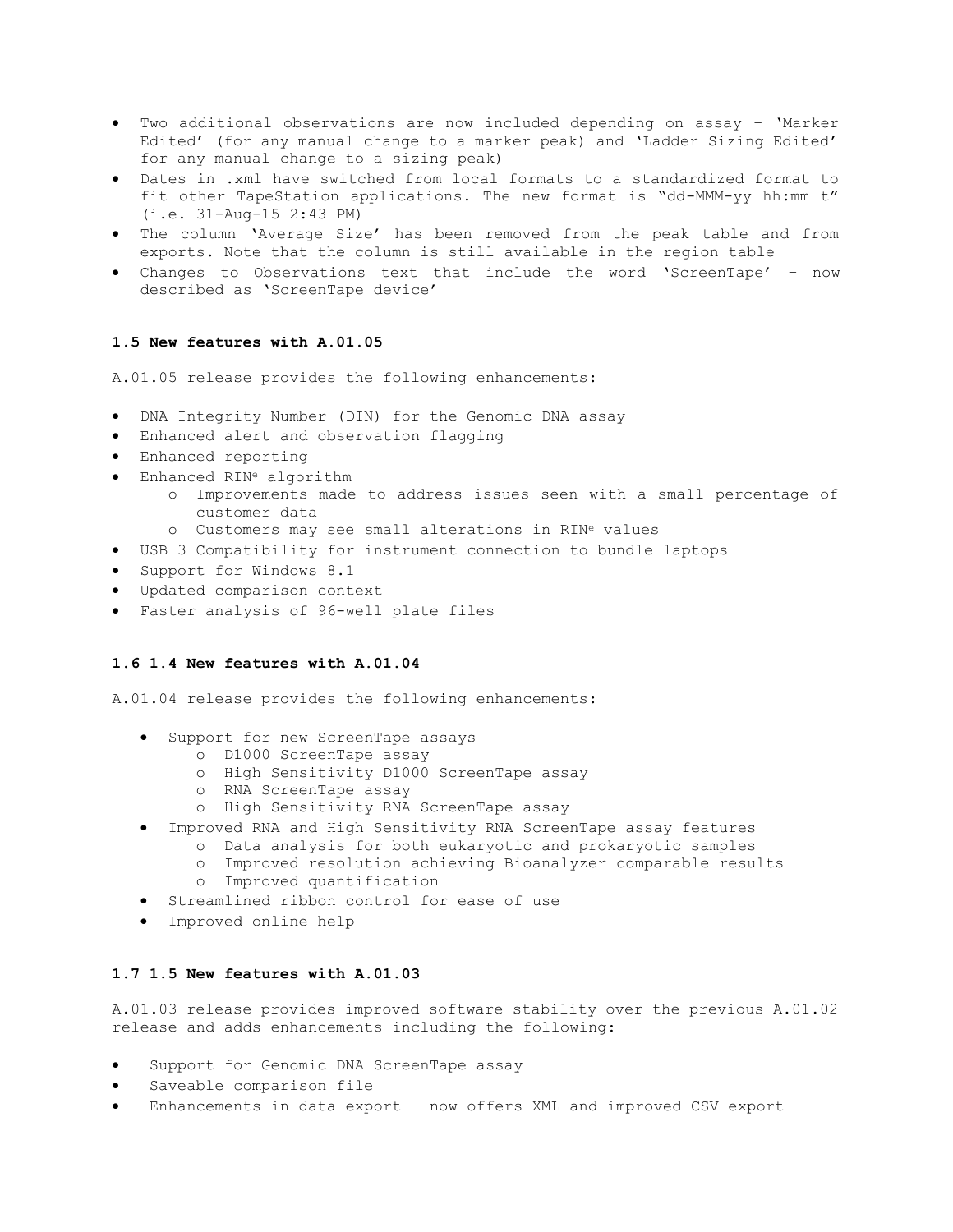### **1.8 1.6 New features with A.01.02**

A.01.02 release provides improved software stability over the previous A.01.01 release and adds enhancements to reporting and data comparison functions. -----------------------------------------------------------------------------

# **2 System configuration**

-----------------------------------------------------------------------------

#### **2.1 System Requirements**

## **2.1.1 PC Hardware (minimum requirements)**

The Agilent 2200 TapeStation Controller Software is only supported on bundled laptops provided by Agilent Technologies with the 2200 TapeStation System.

Laptop configurations only support one connected 2200 TapeStation instrument at a time.

The Agilent TapeStation Analysis Software minimum requirements are as follows:

| Processor: | Intel i5- 6300U with 2.4 GHz or higher |
|------------|----------------------------------------|
| Memory:    | 8 GB                                   |
| Ports:     | 2 USB ports (USB 3)                    |
| Display:   | Resolution of 1024*768 pixels          |
| Hard disk: | 80 GByte                               |

The Agilent TapeStation Software A.02.02 SR1 was successfully tested to run on the previous bundled laptop, namely the model HP ProBook 650 G1.

### **2.1.2 Operating System requirements**

The Agilent 2200 TapeStation Controller and Analysis Software have been tested to run on:

- Microsoft © Windows 7 Professional 64 bit with **English (US)** language settings
- Microsoft © Windows 10 64 bit with **English (US)** language settings

The reporting function in the TapeStation Analysis Software requires Adobe Acrobat DC Reader version 11.0.06 or later to be able to view reports. All laptops supplied by Agilent Technologies will have this pre-installed.

Saving reports is supported in .pdf and .docx format. Pdf format is the default and can be accessed by previewing or saving. Docx format can only be accessed by using the dropdown menu in the 'Save' dialog box, to change the 'Save as…' type.

Reports in .pdf format can be printed directly from the reporting screen on bundle laptops. On non-bundle laptops, this requires Adobe Acrobat to be installed. To print in .docx format, the report must first be saved, then opened in either Microsoft Word or Word Viewer (not provided).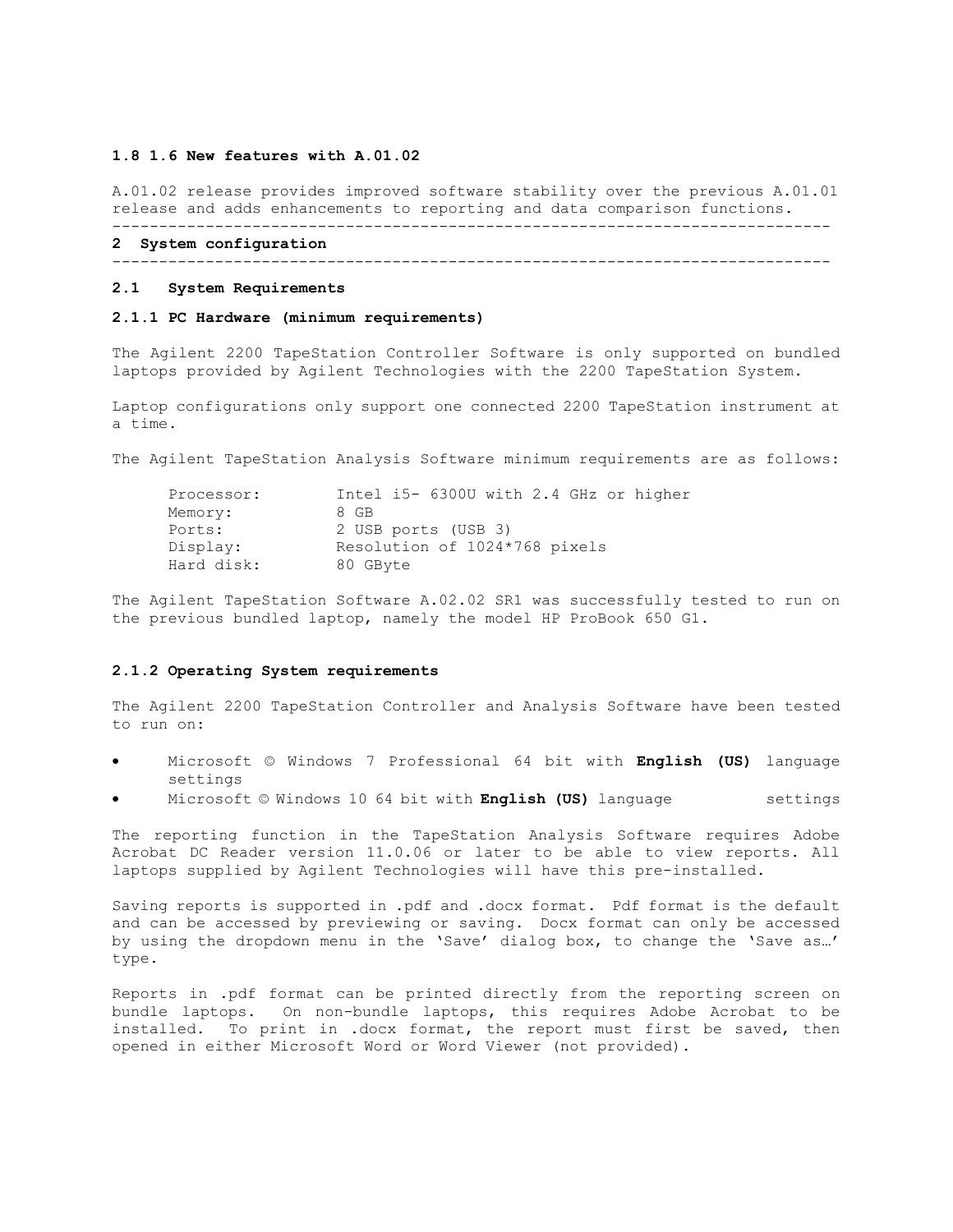## **2.2 Software Configuration**

Region settings must be set to English (US). At least one LAN adapter must be present and enabled.

#### ----------------------------------------------------------------------------- **3 Software Installation and Setup** -----------------------------------------------------------------------------

# **3.1 Installation Instructions**

The 2200 TapeStation Software installation program 'Setup.exe' is a Microsoft Windows application. You must have Windows 7 or Windows 10 installed prior to installing 2200 TapeStation Software.

To install the 2200 TapeStation Software, perform the following steps:

**IMPORTANT**: Ensure that the 2200 TapeStation instrument is not connected to the laptop for installation.

- 1. Start Windows
- 2. Before installing please make sure you have the appropriate rights to install the software on your computer. You need to have an account with **administrative rights** to successfully install all required components
- 3. Insert the installation USB flash drive (original item shipped with the system) into your PC or download the installation program from the following link [www.agilent.com/genomics/tapestation-SW](http://www.agilent.com/genomics/tapestation-SW)

- 4. Close all running programs, including all instances of the 2200 TapeStation Software
- 5. Select the installer icon 'TapeStation Software Setup'
- 6. If a windows security message appears, select 'Yes', to allow the program to make changes on the computer
- 7. When the following window appears select 'I agree to the license terms and conditions' then press 'Install'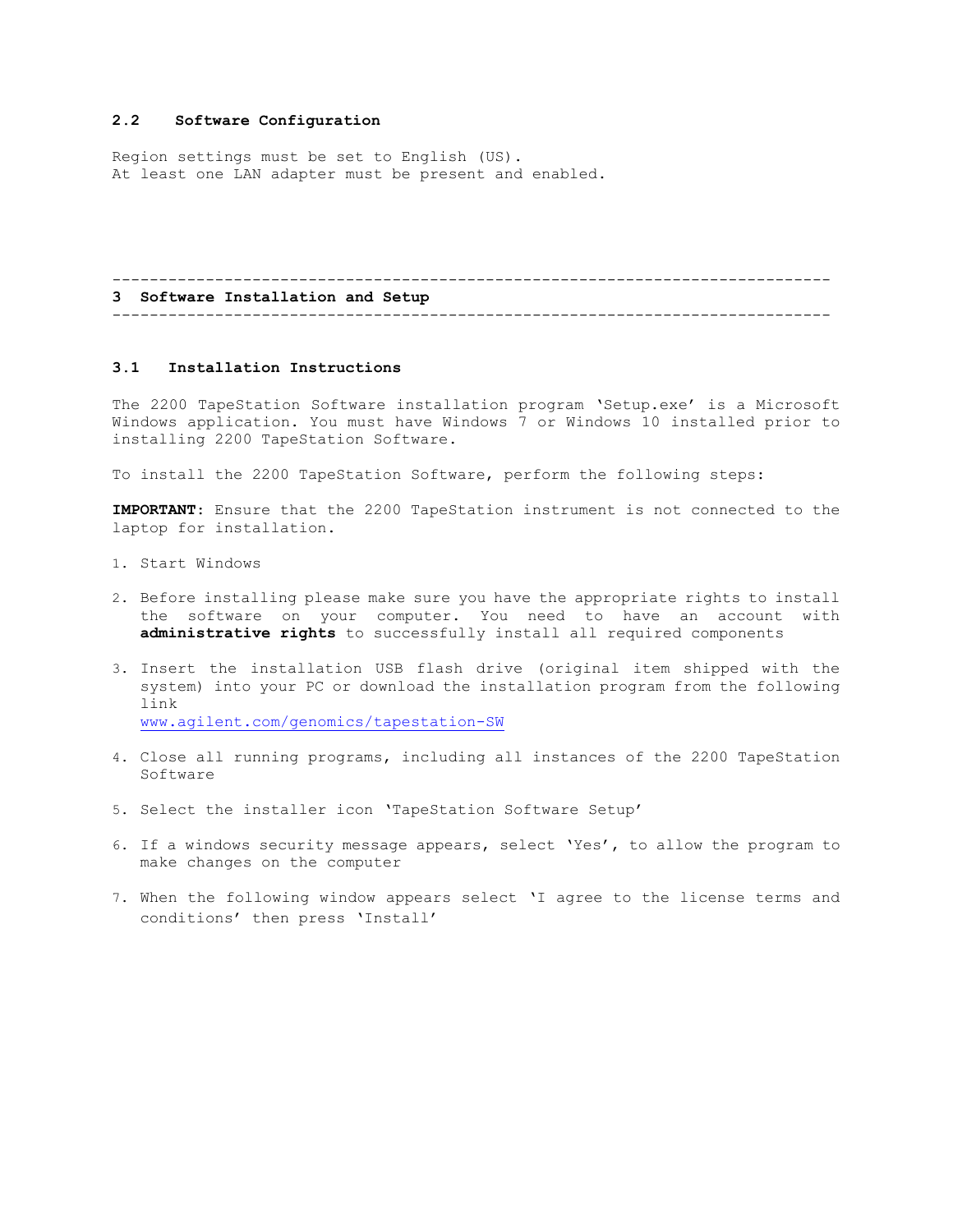| Agilent Technologies 2200 TapeStation Software A.02.02 Setup<br>$\times$                                                    |                                                                                                                                                                                                                                                                                                                                                                                                                    |                  |       |  |
|-----------------------------------------------------------------------------------------------------------------------------|--------------------------------------------------------------------------------------------------------------------------------------------------------------------------------------------------------------------------------------------------------------------------------------------------------------------------------------------------------------------------------------------------------------------|------------------|-------|--|
|                                                                                                                             | 2200 TapeStation Software A.02.02                                                                                                                                                                                                                                                                                                                                                                                  |                  |       |  |
|                                                                                                                             | Welcome to the 2200 TapeStation Software A.02.02 installer.                                                                                                                                                                                                                                                                                                                                                        |                  |       |  |
| IMPORTANT: Please ensure that the TapeStation is disconnected from<br>your computer before continuing with the installation |                                                                                                                                                                                                                                                                                                                                                                                                                    |                  |       |  |
|                                                                                                                             | AGILENT TECHNOLOGIES, INC. SOFTWARE LICENSE<br><b>AGREEMENT</b>                                                                                                                                                                                                                                                                                                                                                    |                  |       |  |
|                                                                                                                             | ATTENTION: DOWNLOADING, COPYING, PUBLICLY DISTRIBUTING,<br>OR USING THIS SOFTWARE IS SUBJECT TO THE AGREEMENT SET<br>FORTH BELOW.                                                                                                                                                                                                                                                                                  |                  |       |  |
|                                                                                                                             | TO DOWNLOAD, STORE, INSTALL, OR RUN THE SOFTWARE, YOU<br>MUST FIRST AGREE TO AGILENT'S SOFTWARE LICENSE AGREEMENT<br>BELOW. IF YOU HAVE READ, UNDERSTAND AND AGREE TO BE BOUND<br>BY THE SOFTWARE LICENSE AGREEMENT BELOW, YOU SHOULD<br>CHECK THE BOX "I ACCEPT THE TERMS IN THE LICENSE AGREEMENT"<br>AT THE BOTTOM OF THIS PAGE, THEN CLICK 'INSTALL', THE<br>SOFTWARE WILL THEN BE INSTALLED ON YOUR COMPUTER. |                  |       |  |
|                                                                                                                             | $\sqrt{\phantom{a}}$ I agree to the license terms and conditions                                                                                                                                                                                                                                                                                                                                                   |                  |       |  |
|                                                                                                                             | Custom<br>Version 2.2.21.9492                                                                                                                                                                                                                                                                                                                                                                                      | <b>J</b> Install | Close |  |

Note: Select 'Custom' in case you with to install only the TapeStation Analysis software, i.e. without the 2200 TapeStation Controller Software, to an additional PC. The Agilent 2200 TapeStation Controller Software is only supported on bundled PC's provided by Agilent Technologies with the 2200 TapeStation System.

8. Allow the 2200 TapeStation installer to install all required components:

| Agilent Technologies 2200 TapeStation Software A.02.02 Setup<br>$\times$<br>u | Agilent Technologies 2200 TapeStation Software A.02.02 Setup<br>$\times$ |
|-------------------------------------------------------------------------------|--------------------------------------------------------------------------|
| 2200 TapeStation Software A.02.02                                             | 2200 TapeStation Software A.02.02                                        |
| <b>TapeStation Analysis Software</b><br><b>Processing:</b>                    | 2200 TapeStation Controller Software<br>Processing:                      |
|                                                                               |                                                                          |
| What's New?                                                                   | What's New?                                                              |
| Minor Bug Fixes To:                                                           | Minor Bug Fixes To:                                                      |
| - Reporting                                                                   | - Reporting                                                              |
| - Electronic Ladder Handling                                                  | - Electronic Ladder Handling                                             |
|                                                                               |                                                                          |
|                                                                               |                                                                          |
| Cancel                                                                        | Cancel                                                                   |

Note: If installing Windows components such as .Net framework for the first time, the 2200 TapeStation Software installation may take some time.

9. Once the 2200 TapeStation Software has been successfully installed, you will see the following window. Click 'Close' to finish the installation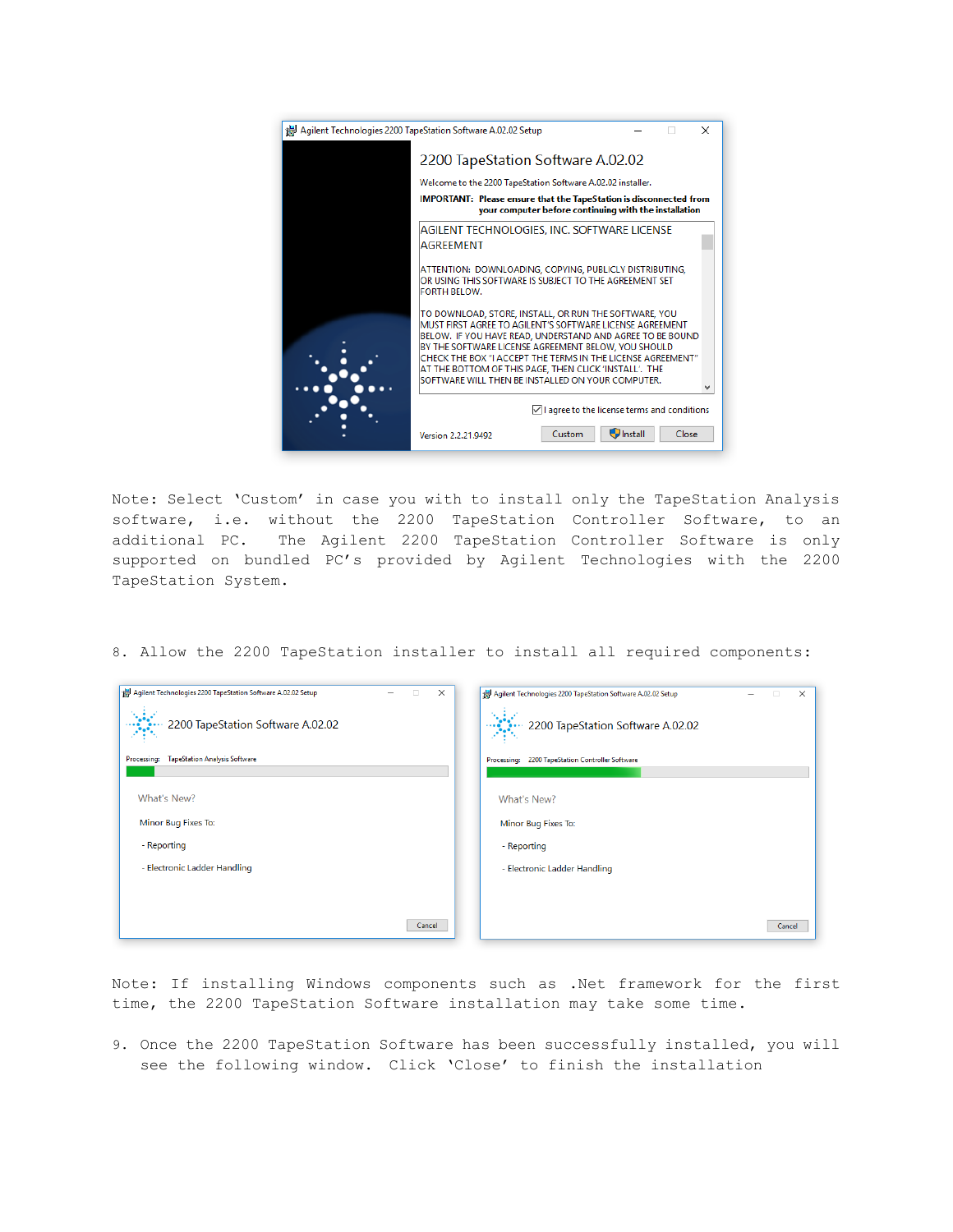

10. Re-start the laptop to ensure successful software installation

#### **3.2 Uninstall Instructions**

If after installing the 2200 TapeStation Software, you find it necessary to remove the software from your computer, perform the following steps:

Uninstall instructions for Windows 7:

- 1. From the control panel, open 'Programs and Features'
- 2. Select '**2200 TapeStation Software'** from the list of applications that can be uninstalled by Windows
- 3. Click on the 'Uninstall' button to uninstall the 2200 TapeStation Software

Uninstall instructions for Windows 10:

- 1. From the settings panel, open 'System' and 'Apps & features'
- 2. Select '**2200 TapeStation Software'** from the list of apps that can be uninstalled by Windows
- 3. Click on the 'Uninstall' button to uninstall the 2200 TapeStation Software

If you encounter problems whilst upgrading the 2200 TapeStation Software, please remove the existing TapeStation Software installations. If this does not resolve the installation issues, please use the tool contained in the link below. [http://support.microsoft.com/mats/Program\\_Install\\_and\\_Uninstall/](http://support.microsoft.com/mats/Program_Install_and_Uninstall/)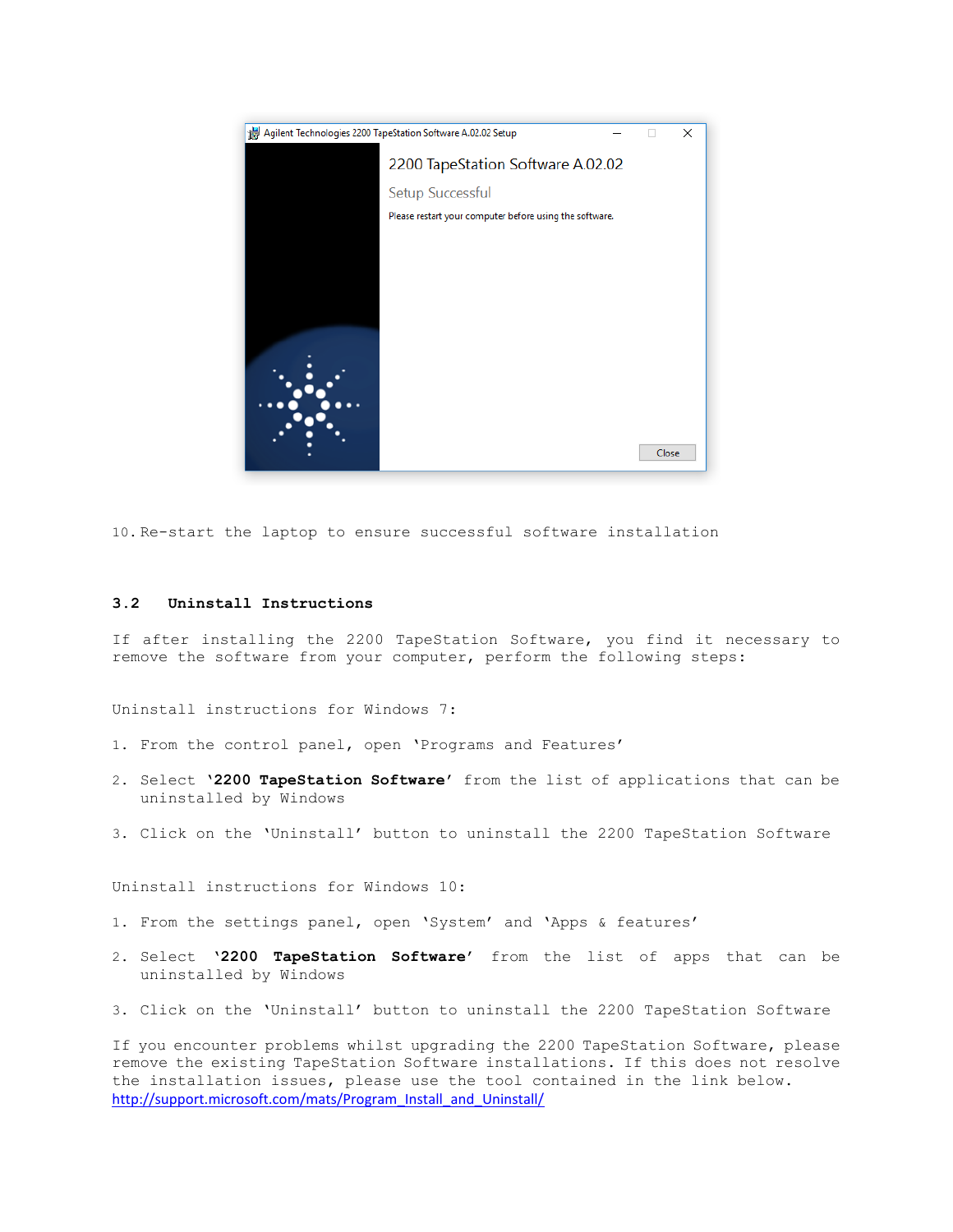#### **3.3 Downgrade Instructions**

It is recommended to operate the 2200 TapeStation System with the latest software and firmware revision. A downgrade is not recommended.

**Note: Do not open files made in A.02.02 in older versions of the software. This includes acquired new data or saved data files of previous versions after modification.**

**In order to run the older and the newer version of the software in parallel, you may need to install them onto separate PCs.**

In order to return to a previous version of 2200 TapeStation Software, perform the following steps:

1. Un-install the existing 2200 TapeStation Software revision as instructed in Section 3.2

2. Reboot the system when instructed

3. Install the older 2200 TapeStation Software revision

## **3.4 Reimage of Operating System**

## **Note: If you are not re-installing from the provided bundle image CD, please ensure that Windows Updates are activated and up-to-date.**

In case a reimage of the operating system is required, please use the bundle image CD provided with your laptop shipment. Follow the instructions on the command prompt for a successful re-image.

After the successful re-image you will need to perform the following actions:

1. Install the necessary Windows Security updates. It is recommended to install all security updates available. If using a HP ProBook 650 G1 and Recovery Disc G1030-61014 at least update "KB3033929 – SHA-2 signing and verification functionality" needs to be installed**.** The Security update can be downloaded from the Microsoft webpage <https://www.microsoft.com/en-us/download/details.aspx?id=46148>

- 2. Install the current version of the 2200 TapeStation Software, which can either be installed from the USB flash drive provided with the shipment (instructions see 3.1) or downloaded at [http://www.genomics.agilent.com](http://www.genomics.agilent.com/)
- 3. Reboot the laptop to ensure successful installation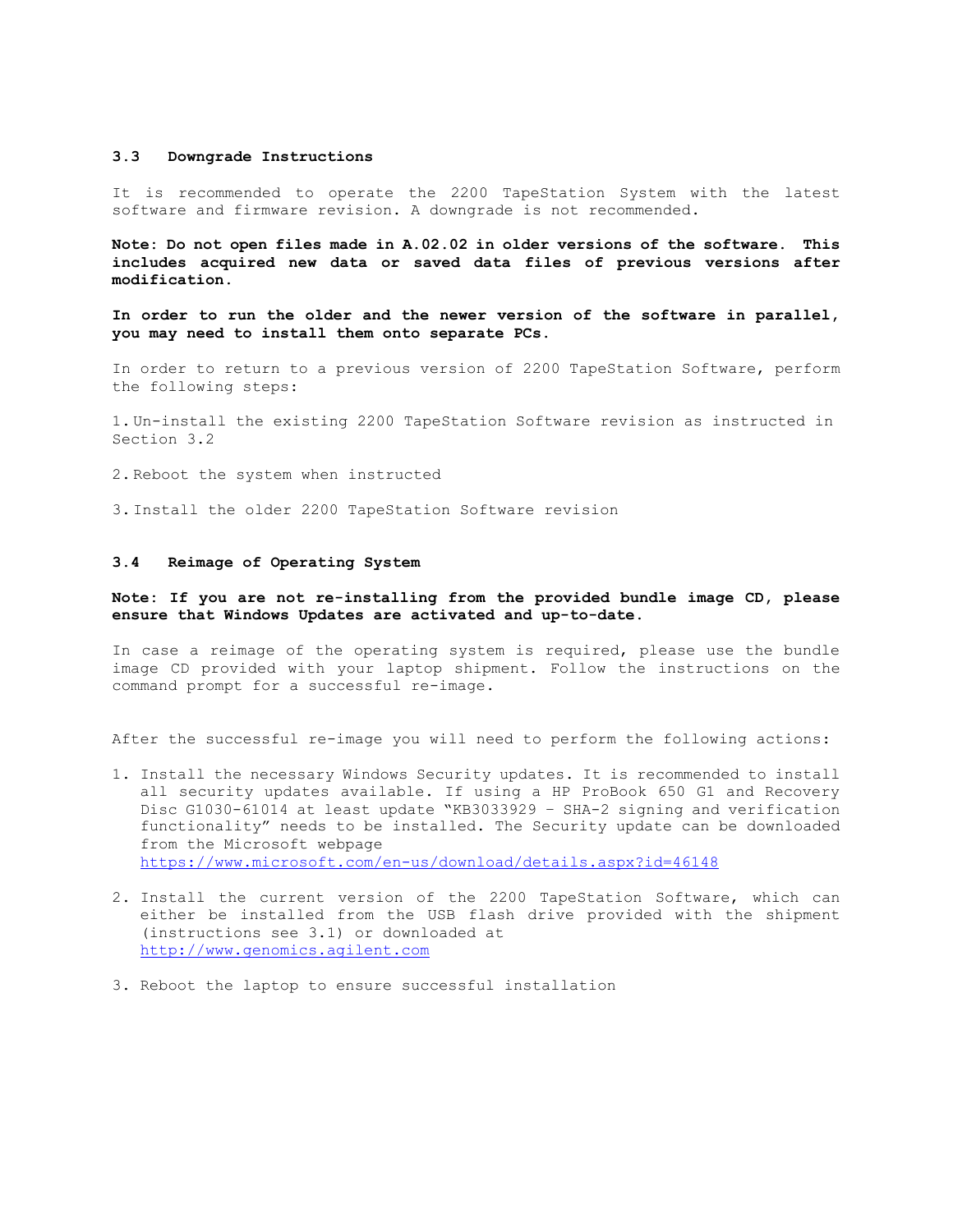----------------------------------------------------------------------------- **4 Getting Started** -----------------------------------------------------------------------------

#### **4.1 Connecting your 2200 TapeStation instrument**

Start working with your system after the following steps:

- 1. Turn on the laptop. Have the 2200 TapeStation Software (Controller and Analysis) installed (section 3.1) but not open
- 2. Physically connect the 2200 TapeStation instrument and the laptop using the supplied USB cable
- 3. Turn on the 2200 TapeStation instrument and allow system to initialize
- 4. Start the 2200 TapeStation Controller Software. A connection establishes automatically

Note: Windows may display a 'Found New Hardware wizard' once the software has loaded. In this instance, always perform the following steps:

- 1. Select 'No, not this time' to prevent connecting to Windows Update and initiating a search for software
- 2. In the next window select 'Install the Software automatically'

If a window appears, indicating the software did not pass the windows logo testing, click 'Continue Anyway'. A window will then appear, indicating that the hardware has been successfully installed

Note: The following error message can appear when the USB port used to connect the TapeStation is altered whilst the instrument is connected and powered up. If this problem occurs, please power cycle the instrument and laptop, then restart the controller.



If it is necessary to change physical port connection, please allow sufficient time between connections for the drivers to be re-installed, this can take up to a minute.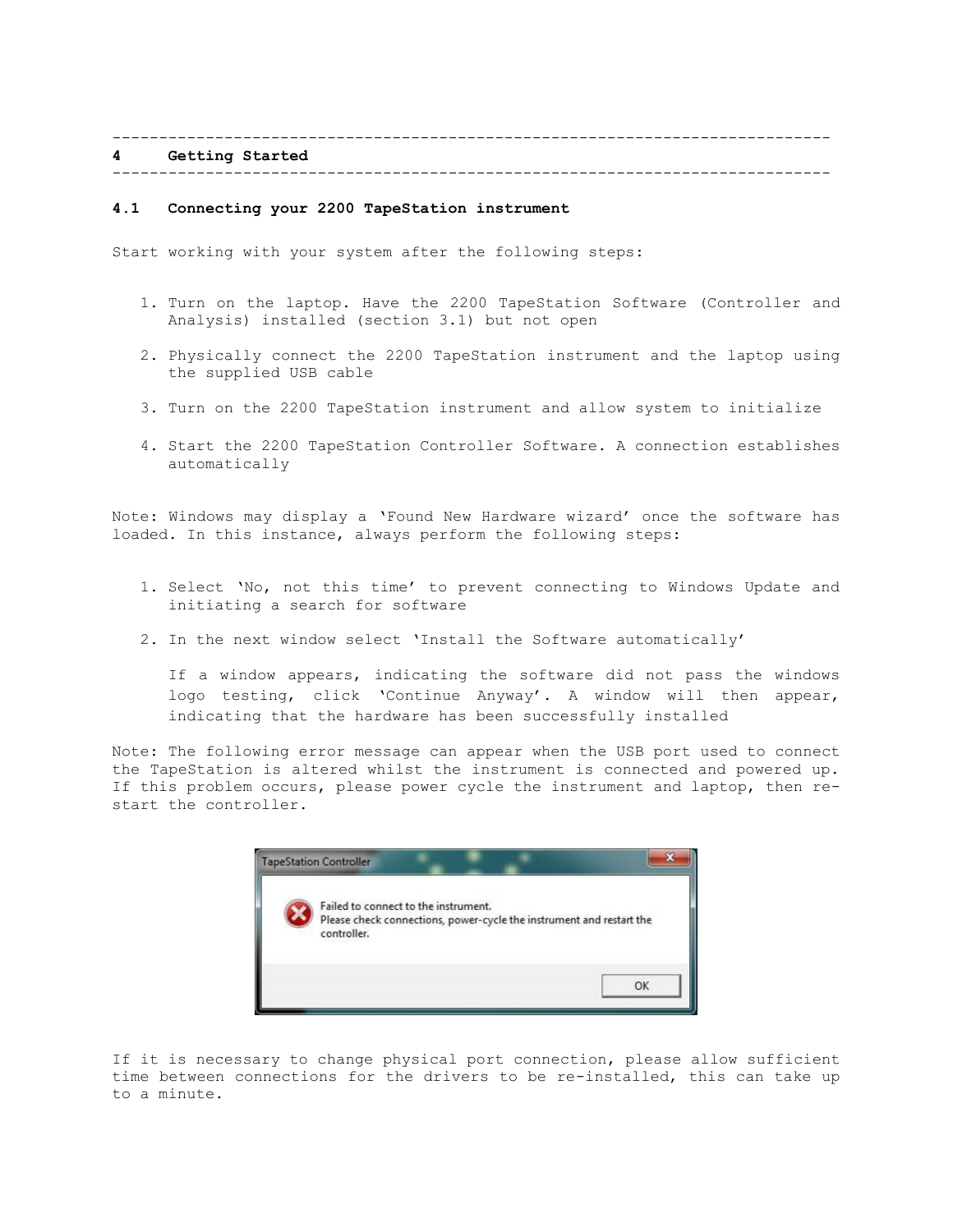Note: Whilst connected to the instrument, please avoid making any changes to the laptop configuration or any settings available through the control or settings panel. This can interrupt the run and affect results.

----------------------------------------------------------------------------- **5 Getting Help** -----------------------------------------------------------------------------

#### **5.1 Using Online Help**

The Agilent TapeStation Software's online Help system is compatible with the Windows Help subsystems. The help file contains all the information you will need to operate your 2200 TapeStation Software and should be used in conjunction with the 2200 System Manual, which describes everything you need to operate your 2200 TapeStation and TapeStation Controller Software.

To access the Online Help press 'F1', or click on the question mark on any TapeStation Analysis Software Screen. Help can also be accessed from the TapeStation Analysis Software file menu, by selecting 'Help'.

## **5.2 Getting Support**

Agilent Technologies is committed to provide a reliable, high-quality product that is easy to use.

*Documentation:*

For in-depth Agilent 2200 TapeStation system information, refer to the 2200 System Manual supplied electronically with your 2200 TapeStation Software USB flash drive package and available online through [www.agilent.com/genomics/tapestation.](file:///C:/Users/habrunne/AppData/Roaming/Microsoft/Word/www.agilent.com/genomics/tapestation)

*Customer Support Team:*

However, if you have any problem installing or using the Agilent 2200 TapeStation, we want to know about it and want to help you.

Please contact your local Agilent Technologies Customer Care Center to get support on Agilent 2200 TapeStation questions. For details please visit the following web page: [www.agilent.com/genomics/contact\)](http://www.agilent.com/genomics/contact).

Agilent Technologies also provides electronic support through the World Wide Web: [www.agilent.com/genomics/tapestation](http://www.agilent.com/genomics/tapestation)

In any communication with the Agilent 2200 TapeStation support team regarding a problem with the Agilent 2200 TapeStation System, please clearly state the following:

1. The product name and version number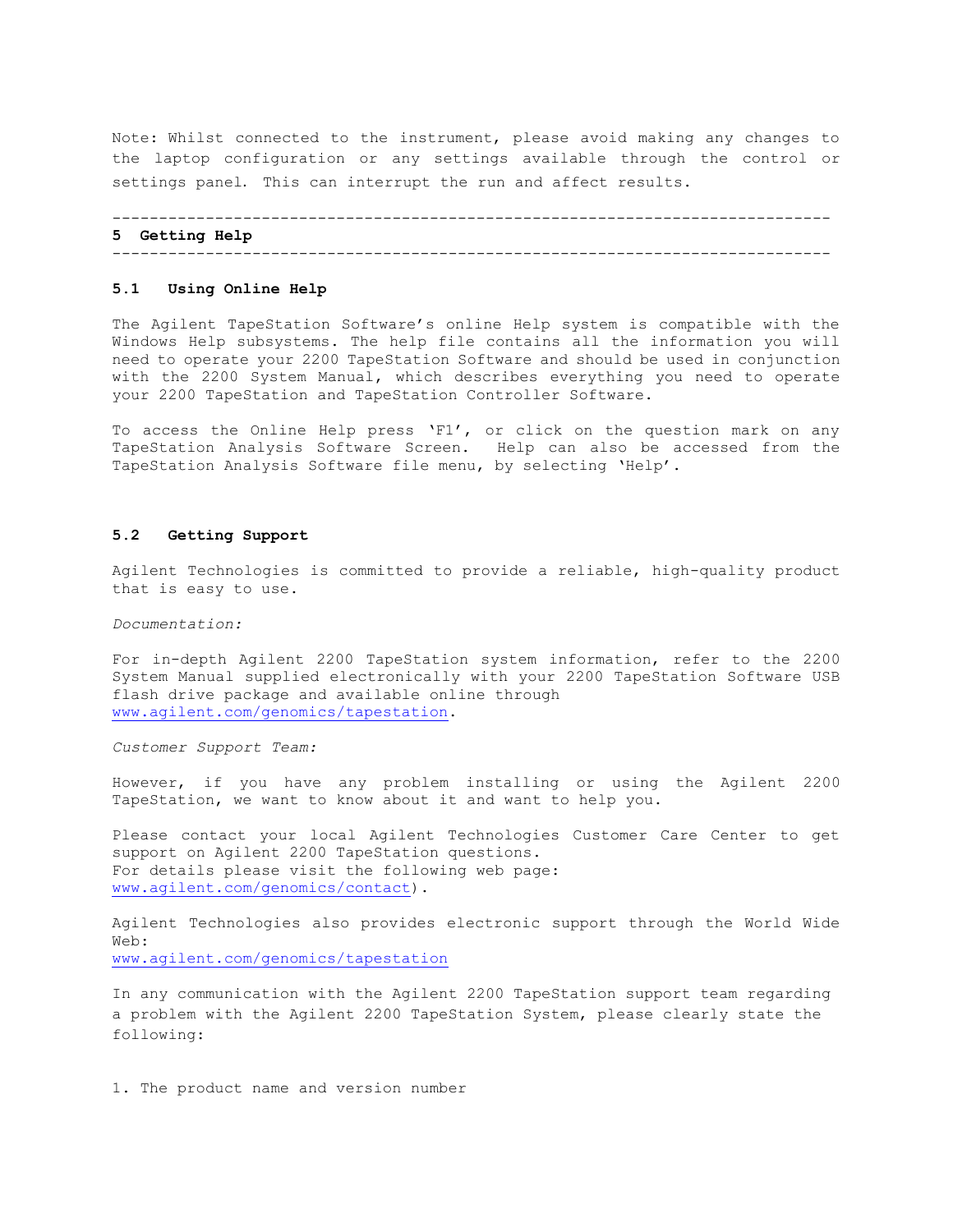- 2. Your name, address, e-mail address and telephone number
- 3. Your hardware and software configuration. In the TapeStation Analysis software, go to 'File', 'Run properties' to get this diagnostic information while a file is opened
- 4. The serial number of your instrument
- 5. A description of the problem, and when it occurred. For samples describe source, preparation and expected result. This can be supplemented using the error file logs, which are accessible in the TapeStation Analysis Software file menu, under 'Help'. By clicking on 'Export log files' a log file can be generated and saved



Note: The collected files contain internal log files generated by your 2200 TapeStation system and diagnostic information. This set provided as a .zip file on the desktop to be sent out to Agilent technical support experts. Be aware that this package of log files package does not include data files, experimental information or sample information. To describe an application issue completely, you need to collect and compile this information in addition.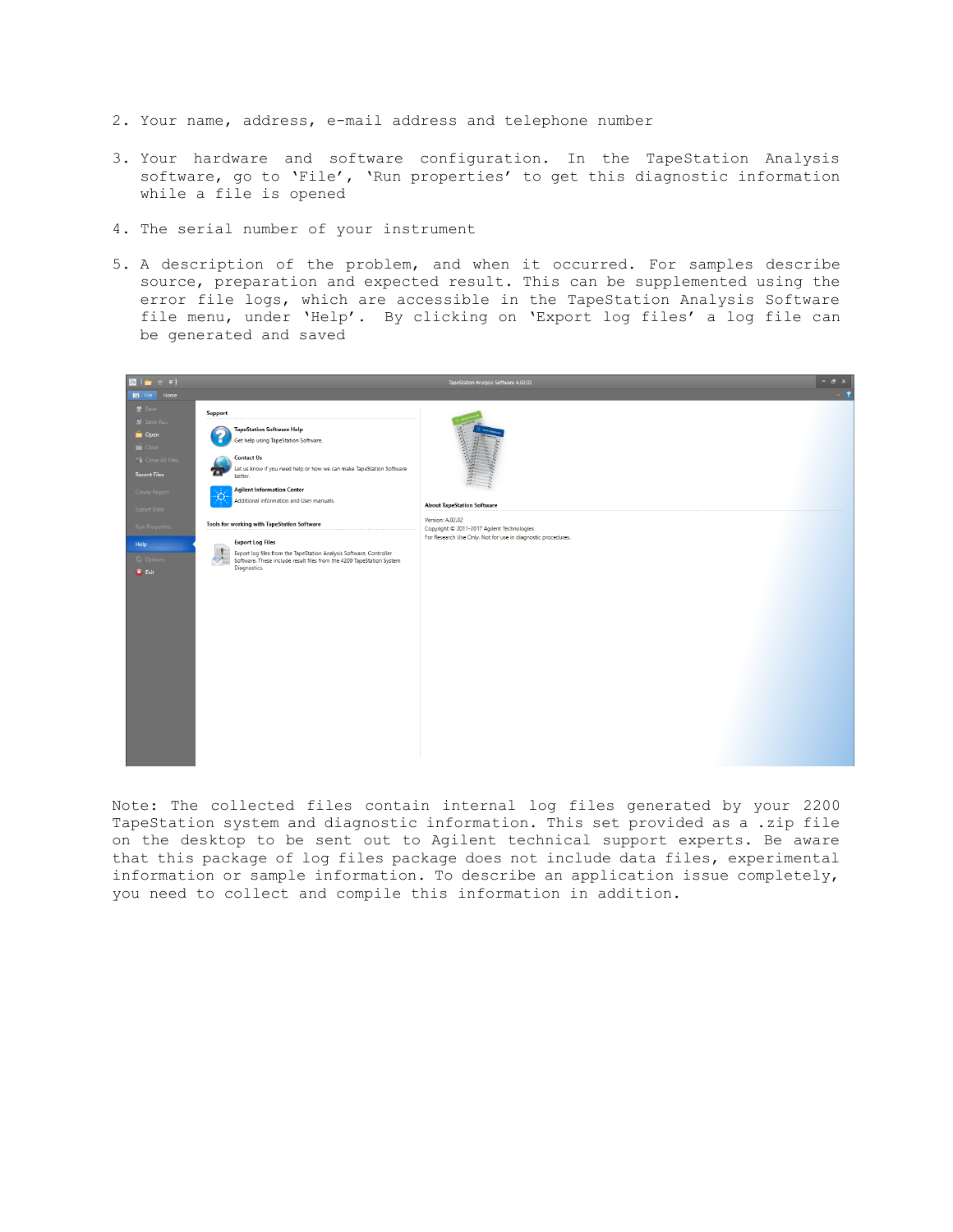# -----------------------------------------------------------------------------

# **6. Known Problems or Limitations**

- -----------------------------------------------------------------------------
- Agilent Technologies recommend users not to install additional software applications onto laptops containing the 2200 TapeStation Controller Software. The 2100 Expert Software is supported for co-existence on the same PC for data analysis but not supported for co-execution of data acquisition
- The use of other USB devices whilst using the 2200 TapeStation instrument is limited to devices of the class 03h (Human interface device (HID)), such as printers, keyboards or mouse. Any other USB devices should not be plugged into the laptop while the 2200 TapeStation instrument is running. The imaging module in the TapeStation is a high-resolution device that can utilize the entire bandwidth of the USB link whilst imaging. Use of other USB devices at the same time can cause timing issues with the imaging module that will lead to failed data acquisition
- Ensure that all data files are stored to a local folder. Network connection can be lost during file export resulting in data loss
- Matrix42 package management tool is not supported. It creates compatibility issues with the 2200 TapeStation Software when deploying shared components, namely Adobe Acrobat
- Software package management tools can cause compatibility issues. They are supported on best efforts base only
- Do leave at least one LAN adapter enabled on the Laptop otherwise the 2200 TapeStation Controller Software stops runs prematurely. LAN associated MAC values are required for internal references
- Certain Antivirus Software (e.g. Avast Antivirus) can be triggered by the 2200 TapeStation Controller Software. The TapeStation Analysis Software is then unable to launch the data file and all run data is lost
- On laptops with Windows 8.1 installed only: running the TapeStation Analysis Software in elevated mode ('Run As Administrator') or launching the TapeStation Analysis Software directly from the 2200 TapeStation Controller Software shows a compatibility problem with Adobe Reader version 11. If you receive an Adobe Reader error message (message 103:103) or see an empty grey square when previewing PDFs, please follow one of the workarounds below:
	- o Use the TapeStation Analysis Software without elevation. This workaround is only applicable for laptops not used for instrument control, where elevation mode is mandatory. This workaround is not suitable for files launched directly from the 2200 TapeStation Controller Software.
	- o Turn off 'Protected Mode' in Adobe Reader 11. To do this, launch Adobe Reader from the Windows start menu. From the Edit menu select 'Preferences', then 'Security (Enhanced)'. Within the box labelled 'Sandbox Protections', disable the "Enable Protected mode at start up" checkbox.